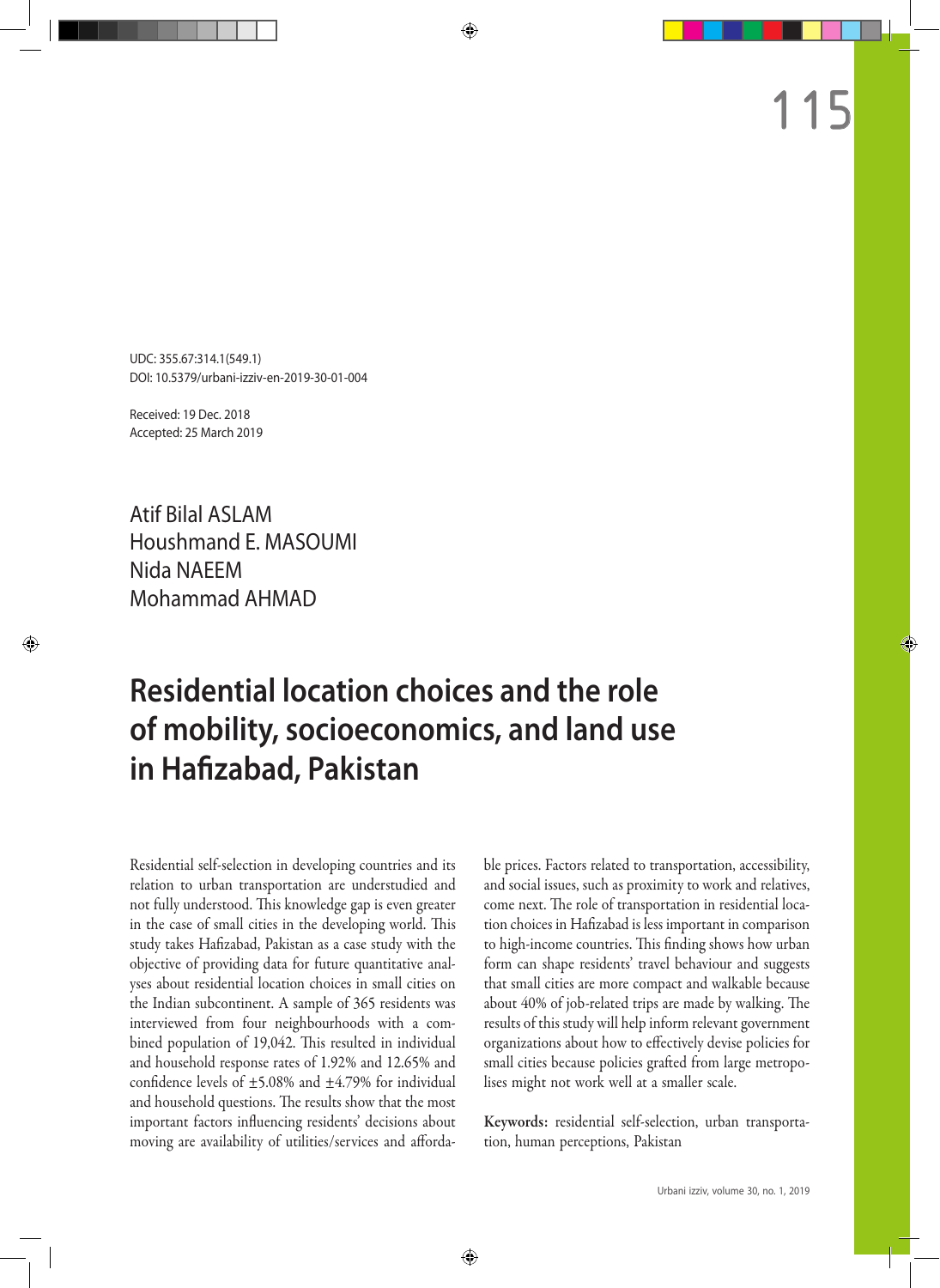## **1 Introduction**

Over the past two decades, residential location choices have increasingly attracted the attention of urban transport researchers studying urban travel behaviour and land-use interactions. Scholars are interested in whether people choose to live in a neighbourhood where they can easily commute or access their non-work destinations or whether they choose where to live due to other factors such as mobility needs, the effects of the built environment, their perceptions and lifestyles, and socioeconomics.

According to the figures released by the Government of Pakistan (2017), the population of Pakistan has increased to 207.8 million from 132.4 million in 1998 (a 57% increase), showing an annual average growth rate of 2.40 during the inter-census period (1998–2017). Although there was a decline in annual growth from the previous inter-census period (1981–1998), the urban share of the population has increased to 36.38% (2017) from 32.52% (1998). This shows a growing phenomenon of urbanization and a trend of population concentration in urban centres. The existing urban housing stock is under growing pressure due to this, which has resulted in urban sprawl. Uncontrolled urbanization is becoming a major challenge for local planning agencies in Pakistan (Ahmad & Anjum, 2012). A number of development plans have been prepared by local planning agencies to control the situation; however, they have failed to meet their objectives. Hameed and Nadeem (2008) critically reviewed the urban master planning processes in Pakistan and found several reasons for unsuccessful implementation of these plans. One of the many reasons for failure in plan implementation was greater reliance on secondary data, minimum primary data collection, and inadequate public participation. Given this, many of the master plan proposals related to the housing sector (e.g., identifying future residential growth areas) do not meet people's aspirations and needs, thus hampering successful implementation.

Other than basic quantitative housing indicators, housing census data in Pakistan do not provide any insight into people's choices and preferences when choosing where to live. Further, there are not enough data for studying the role of transportation and other related factors in residential location choices in Pakistan (and other countries of the Global South). Many past studies on this topic have found a significant relationship between the built environment and urban travel behaviour. However, less well understood is the effect of residential self-selection on the relation between land use and transportation (Cao et al., 2009). Primary data become more necessary when one sees how rare findings for Pakistan and the developing world are. This situation provides a rationale to collect primary data on this topic in the developing world.

As a result, this study was conducted with the objective of providing reliable primary data to carry out empirical analyses on residential self-selection in small Pakistani cities. It is based on the overall hypothesis of this study: that the perceptions and behaviours of people in a "small city" in Pakistan will not be comparable to cities with a similar size in North America, Europe, Australia, and so on. In other words, the decisive cause of the behavioural difference is the context, not the size. However, inside the Pakistani or South Asian context, city size may be the reasons for behavioural mismatches. Because of differences in socioeconomics and lifestyles in large and medium-sized cities compared to small cities, these mismatches might be large. These behavioural disparities between different city sizes can be larger in the developing world compared to high-income countries (this needs to be tested and can serve as a hypothesis for other studies). This study addresses the lack of appropriate primary data suitable for investigating location choices, not only in small Pakistani cities, but also in cities of other sizes.

The first section of this article features an introduction, a problem statement, and study objectives. The next section reviews past studies conducted on related topics in various contexts, mainly in developed countries and countries of the Middle East and North Africa and the Indian subcontinent. The next section outlines the research methodology by presenting the research questions and hypothesis, case-study area profile, study variables, and data collection and analysis methods. Findings derived from the collected data in two broad sets of categorical and continuous variables are presented in the following section. The last two sections provide topic-specific discussion and the conclusions of the study.

### **2 Previous studies**

Residential location choices are a part of self-selections, which are people's tendencies to make decisions about where to live, travel, life, and so on based on their needs, preferences, and attitudes. This has been the topic of empirical studies based on primary data collected in several countries, including the Netherlands (Van der Vlist et al., 2002; Zondag & Pieters, 2005; Ettema & Nieuwenhuis, 2017), Germany (Heldt et al., 2016), the UK (Kim et al., 2005), the United States (Schwanen & Mokhtarian, 2004; Bayoh et al., 2006; Waddell et al., 2007; Cao et al., 2010; Pinjari et al., 2011; Sener et al., 2011; Wang et al., 2011; Patacchini & Arduini, 2016), Canada (Fatmi et al., 2017), Japan (Ge & Hokao, 2006; Zhang et al., 2014; Yu et al., 2017), Ireland (Vega & Reynolds-Feighan, 2009;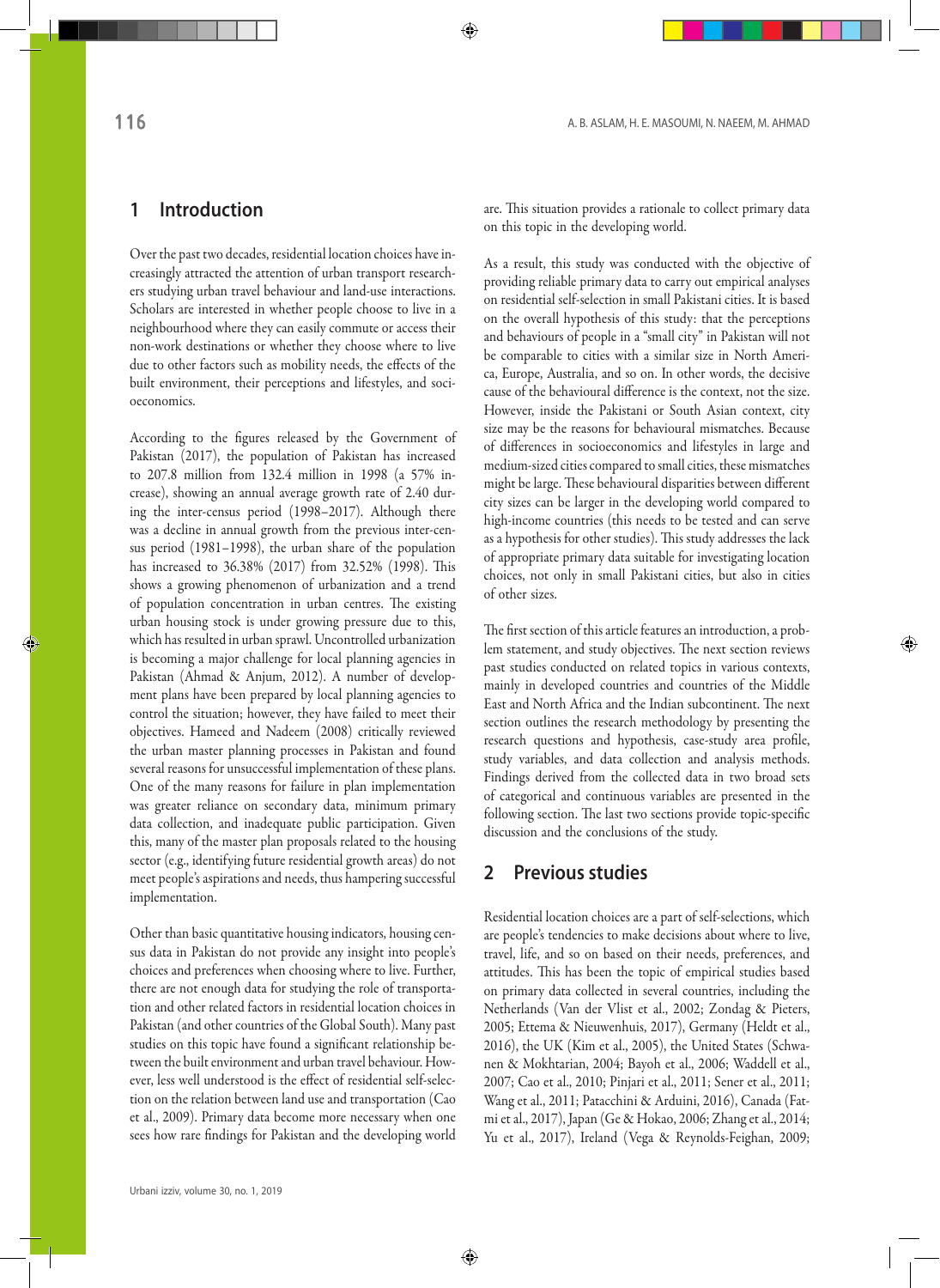Humphreys & Ahern, 2017), Italy (Chiarazzo et al., 2014), France (Palma et al., 2005; Buczkowska & Lapparent, 2014), Denmark (Næss, 2009), and Belgium (van Acker et al., 2014; Vos & Witlox, 2016). These studies range from literature reviews (Van der Vlist et al., 2002) to numerical analysis using national (Zondag & Pieters, 2005) and city- or regional-level census databases (Wang et al., 2011;Vega & Reynolds-Feighan, 2009; Pinjari et al., 2011; Sener et al., 2011; Buczkowska & Lapparent, 2014; Heldt et al., 2016) and mathematical modelling using primary data (Schwanen & Mokhtarian, 2004; Kim et al., 2005; Bayoh et al., 2006; Ge & Hokao, 2006; Næss, 2009; Chiarazzo et al., 2014; van Acker et al., 2014; Zhang et al., 2014; Patacchini & Arduini, 2016; Vos & Witlox, 2016; Fatmi et al., 2017; Humphreys & Ahern, 2017; Yu et al., 2017), as well as statistical analysis of data produced by simulators (Palma et al., 2005). Most studies were conducted with mathematical modelling using primary data. Geographically, most of the case-study areas have been located in the United States. Some studies have also been conducted on the topic in emerging and developing countries, such as China (Biying et al., 2012; Næss, 2013; Wu et al., 2013; Yang et al., 2013; Wang et al., 2016, 2018; Zhuge et al., 2016), Korea ( Jun et al., 2013; Yi & Lee, 2014; Park & Kim, 2016), Thailand (Choocharukul et al., 2008), Vietnam (Tran et al., 2016), Chile (Balbontin et al., 2015), and Israel (Frenkel et al., 2013).

The share of residential location choice studies for the Indian subcontinent, the Middle East, and North Africa is small. Apart from some notable exceptions, such as studies carried out in India (Schwanen & Mokhtarian, 2003; Molugaram & Rao, 2005; Srinivasan, 2005; Lall et al., 2006), Bangladesh (Choudhury & Ayaz, 2015), Iran (Masoumi, 2013), and Egypt (Ibrahim, 2017), a limited number of studies have been undertaken to present a better picture of self-selections in the countries of these vast regions. Studies related to Pakistan are almost non-existent in this literature. Given more frequent in-

**Table 1:** Methodological considerations of similar past studies (source: authors).

| Study                    | Sample size                                                                                                       | Response<br>rate                        | Case-study areas                                                                                                     | Response<br>ratio | Data collection<br>method                                                  |
|--------------------------|-------------------------------------------------------------------------------------------------------------------|-----------------------------------------|----------------------------------------------------------------------------------------------------------------------|-------------------|----------------------------------------------------------------------------|
| Ahmad, 1992              | 6.275 households selected<br>through quasi-random sam-<br>pling                                                   |                                         | Twenty-six zones of Karachi<br>based on socioeconomic and<br>neighbourhood characteristics                           | Not available     | City-wide socio-<br>economic survey<br>in 1987-1988                        |
| Ahmad, 1993              | 6,275 households selected<br>through quasi-random sam-<br>pling                                                   |                                         | Twenty-six zones of Karachi<br>based on socioeconomic and<br>neighbourhood characteristics                           | 0.38% (city)      | City-wide socio-<br>economic survey<br>in 1987-1988                        |
| Cao et al., 2006a        | 6,000 randomly selected<br>households                                                                             | 22.8% (1,368)                           | Six middle-income neighbour-<br>hoods belonging to three<br>different periods in Austin, TX                          | 4.64%             | Self-administered<br>mailed survey<br>in 1995                              |
| Cao et al., 2006b        | 8,000 (6,746 valid) households<br>randomly selected from a com- 24.9% (1,682)<br>mercially maintained database    |                                         | Eight neighbourhoods of<br>varying characteristics belong-<br>ing to two different periods in<br>northern California | 1.74%             | Two rounds of<br>self-administered<br>mailed survey<br>in 2003             |
| Frank et al., 2007       | Two sub-samples: 2,088 (2,056<br>valid) and 1,466 (1,455 valid)<br>households selected from the<br>SMARTRAQ study | 30.4%                                   | The thirteen-county Atlanta<br>region                                                                                | Not available     | Computer-aided<br>telephone interview<br>in 2001 and 2002                  |
| Handy & Clifton,<br>2001 | 6,000 respondents and 75<br>interview participants                                                                | 22.8% (1,368)                           | Six middle-income neighbour-<br>hoods belonging to three<br>different periods in Austin, TX                          | 4.64%             | Self-administered<br>mailed survey<br>in 1995 and a focus<br>group in 1997 |
| Ibrahim, 2017            | 224 households                                                                                                    |                                         | Seven residential districts of<br>Alexandria                                                                         | 0.01% (city)      | Field survey                                                               |
| Kitamura et al.,<br>1997 | 5,472 randomly selected<br>households                                                                             | 17.6% (963)                             | Five study sites, each compris-<br>ing approximately a square<br>mile in the San Francisco Bay<br>area               | Not available     | Self-administered<br>mailed survey                                         |
| Painter, 1996            | 496 randomly selected<br>pedestrians                                                                              |                                         | Three similar streets and a<br>footpath in London                                                                    | Not available     | On-street pedestrian<br>survey in 1992                                     |
| Mokhtarian, 2003         | 8,000 households                                                                                                  | 25.0% (2000:<br>1,358 valid<br>workers) | Three neighbourhoods in the<br>San Francisco Bay area                                                                | Not available     | Self-administered<br>mailed survey                                         |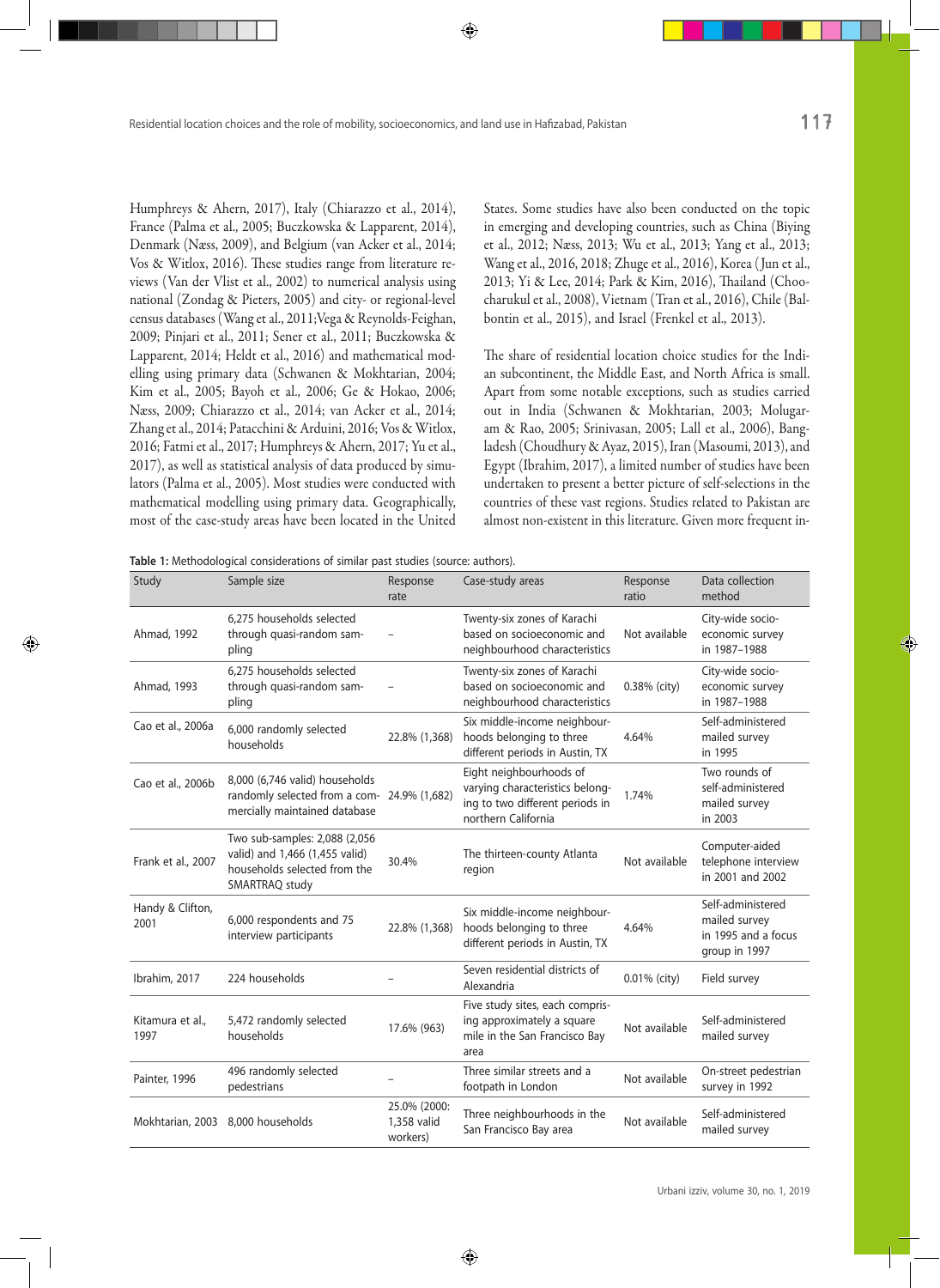vestigations of self-selections in India, rough generalization of findings can be made, but, due to some key differences (mainly related to religious beliefs), independent studies of the Pakistani context seem necessary. The findings of one of the rare studies on Pakistan were published in 1992 by Ahmad, who studied a sample of 6,275 households in Karachi using data from a city-wide socioeconomic survey conducted in 1987 and 1988. By analysing the data, she concluded that ethnicity is important in determining households' location choices and mobility. Ahmad also found relations between these considerations with urban sprawl and outward growth of Karachi. Another study was conducted by Connor (1989), who found that ethnographic ties, political involvement, and lack of political activity motivated residential association. These two Pakistani studies were conducted many years ago and had only a weak or no relation to urban travel behaviour.

A review of past studies shows that the topic has mainly been explored through quantitative methods with probabilistic sampling techniques as the main method for sampling and recruiting the respondents. Many such studies also used some samples already available – census data, previous studies, or any other maintained databases – to determine how large the sample size should be and to identify the target population. Neighbourhoods or residential districts remained the main unit of analysis for conducting many of these studies at different locations. The key considerations for the selection of these neighbourhoods were primarily similarities or differences in socioeconomic characteristics and the time period when these neighbourhoods were developed or inhabited. Two main data-collection approaches were employed: direct interviews through field surveys and self-administered mailed surveys. The limitation with the self-administered mailed survey is the low response rate, as is also evident from the review of such studies, because none of them could achieve a response rate of more than 33% (see Table 1). In turn, the response ratio (the sample coverage of the overall neighbourhood/city population in terms of percentage) ranged from a low of 1.74% to a high of 4.64%. Table 1 summarizes the methodology of some past studies.

# **3 Methodology**

This study assumes that residential self-selections are context-sensitive; that is, people in Pakistan choose where to live differently compared to other contexts. These differences are very much connected to cultural issues (religion, local lifestyles, and mentality), socioeconomics (exemplified by people's different approaches to earning money), social classes and the connection to space, and geography (such as climate). It is assumed that these phenomena can motivate different approaches to residential location choices in small cities in the Pakistani context compared to the contexts in Western or high-income countries. This assumption is based on the hypothesis that the interrelations between urban space and urban travel behaviour (in this case, commuting to one's place of work or study) are highly context-specific, and so policymaking for urban mobility cannot be based on studies or concepts rooted in high-income countries, but must be based on local studies. This study presents data that provide a basis for in-depth analysis in future studies. The main question is how Pakistanis choose where to live in small cities.

#### **3.1 Case-study areas**

Life in large urban centres is a multitude of many complex processes, making it very difficult to create reliable findings out of empirical studies conducted in urban settings. Conducting such studies in large urban centres requires great investment of effort and resources to produce reliable conclusions. In comparison, smaller cities offer opportunities to reliably analyse less complex urban life through the established research frame. Accounting for many of the underlying factors is easier than in large urban centres. Given this fact, the small town of Hafizabad, located in the upper central Punjab region with a population of 245,784 (2017), was chosen to carry out this study (see Figure 1). According to the latest census (Government of Pakistan, 2017), Hafizabad has 37,270 housing units with an average household size of 6.6 persons – almost the same as the national average, at 6.5.

The large city nearest Hafizabad is Gujranwala (population 2.0 million in 2017), located 55 km to the east. Hafizabad has a strong link with Gujranwala and there is a commuting pattern between these two cities, although on a limited scale. The Hafizabad district is well known for its rice and cotton textile industries and, as the district capital, Hafizabad also offers job opportunities to its surrounding population, which commutes daily to the city centre (Naeem & Ahmad, 2018). The other large cities near Hafizabad are Lahore (population 11.1 million in 2017), located 102 km to the southeast, and Faisalabad (population 3.2 million in 2017), located 106 km to the southwest and with which there are socioeconomic links.

Although the history of the region where Hafizabad is located reaches as far back as 327 BC, to Alexander the Great's invasion of Punjab (Government of the Punjab, 2018), Hafizabad itself was founded by the city's namesake, Hafiz Meerak, a companion of Mughal Emperor Akbar I (1542–1605). The older central part of the city thus has some visible features reflecting an urban layer of Mughal architecture dating back to the sixteenth century. After the fall of the Mughal Empire,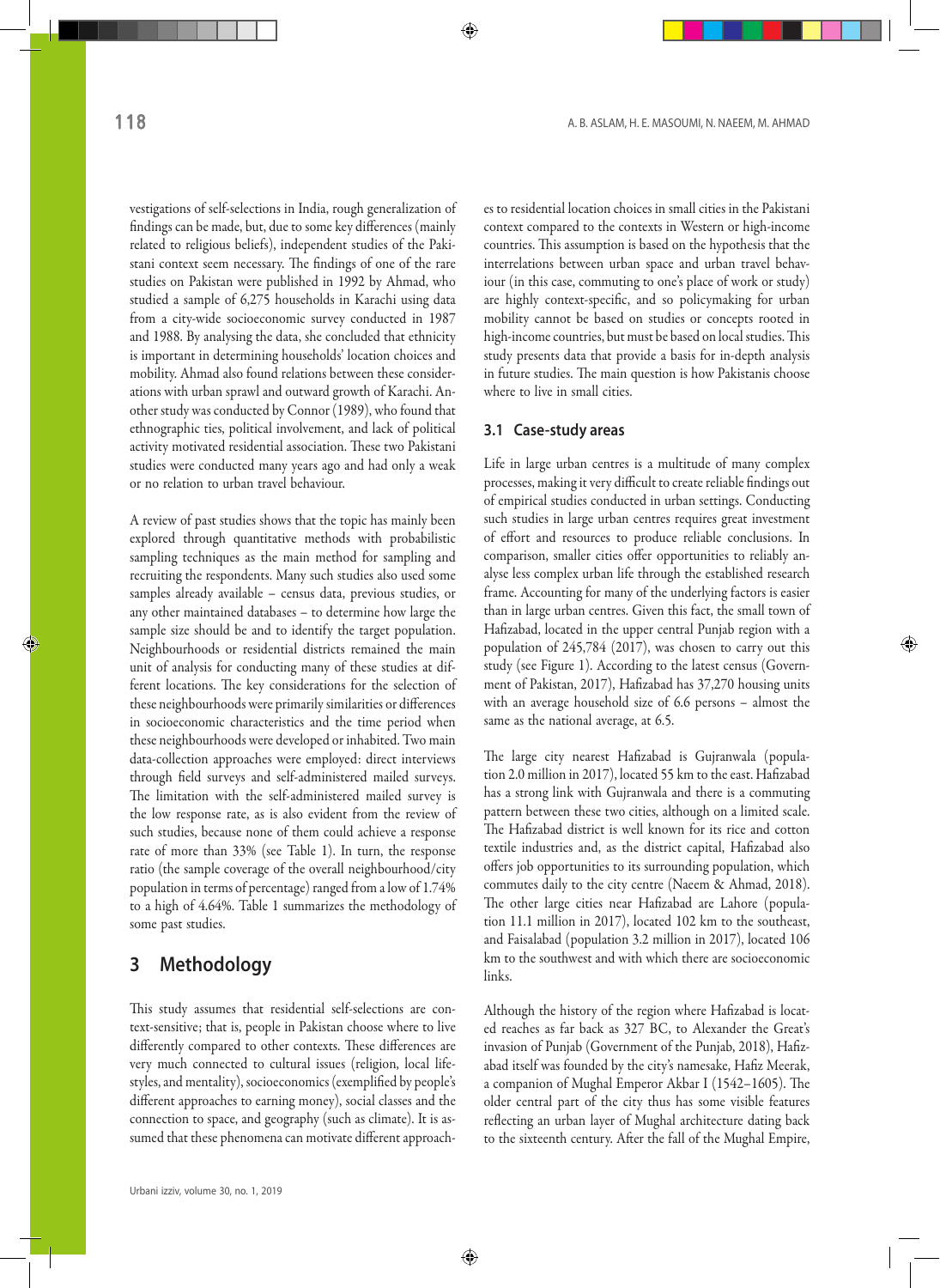

**Figure 1:** a) Location of Hafizabad in Pakistan (source: Google Maps, 2019); b) Location of Hafizabad in the regional context (source: Google Maps, 2019).



**Figure 2:** Various urban layers of Hafizabad (photo: Anwaar ul Haq).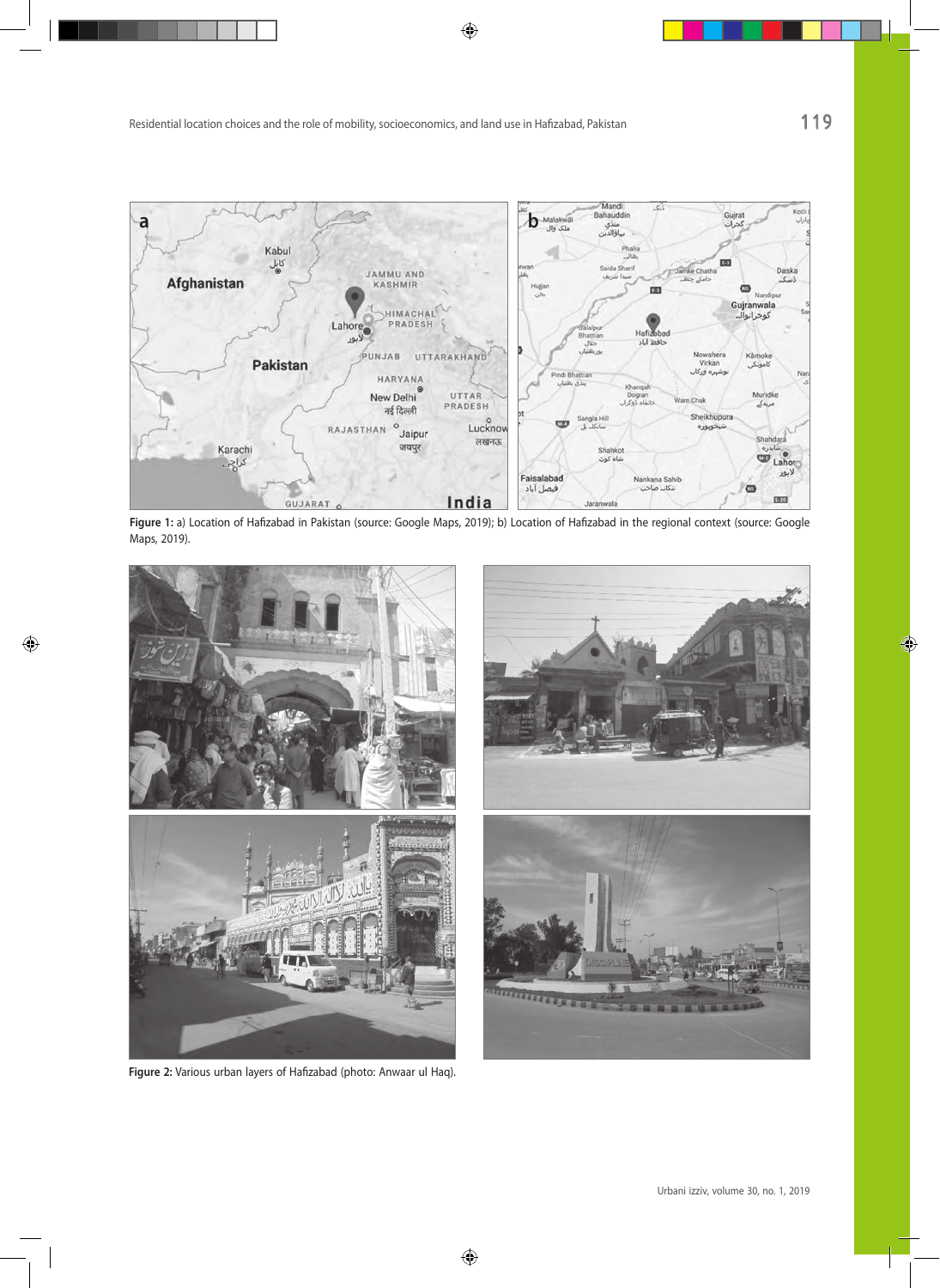|     | Table 2. The Tour case-study Heighbournoods selected. |           |                |                      |                    |               |                                             |                                    |  |  |  |  |
|-----|-------------------------------------------------------|-----------|----------------|----------------------|--------------------|---------------|---------------------------------------------|------------------------------------|--|--|--|--|
| No. | Neighbourhood                                         | Period    | Grid type      | Population<br>(2018) | Gross<br>area (ha) | Net area (ha) | <b>Gross population</b><br>density (per ha) | Net population<br>density (per ha) |  |  |  |  |
|     | Gali Haji Miraj Deen                                  | pre 1947  | Organic        | 3,584                | 5.5                | 4.9           | 649.11                                      | 730.54                             |  |  |  |  |
|     | Sharifpura                                            | pre 1947  | <b>Organic</b> | 3,298                | 31.5               | 27.4          | 104.64                                      | 120.26                             |  |  |  |  |
|     | Nawab Colony                                          | 1947-2000 | Semi-arid      | 4,299                | 8.9                | 6.8           | 484.88                                      | 636.74                             |  |  |  |  |
|     | Hassan Town                                           | post 2000 | Full-arid      | 7,861                | 22.7               | 20.1          | 346.73                                      | 514.64                             |  |  |  |  |

#### **Table 2:** The four case-study neighbourhoods selected.

**Table 3:** Urban characteristics of the selected case-study neighbourhoods.

| No. | Neighbourhood        | Links |     | <b>Nodes</b><br>Link-node ratio | Intersection       | <b>Facilities</b> |                          |           |       | Per capita |
|-----|----------------------|-------|-----|---------------------------------|--------------------|-------------------|--------------------------|-----------|-------|------------|
|     |                      |       |     |                                 | density (nodes/ha) |                   |                          |           |       | facilities |
|     |                      |       |     |                                 |                    | Retail            | Health                   | Religious | Total |            |
|     | Gali Haji Miraj Deen | 66    | 59  | 1.12                            | 10.73              | 43                |                          | -         | 44    | 0.012      |
| 2   | Sharifpura           | 190   | 168 | 1.13                            | 5.33               | 119               | $\overline{\phantom{0}}$ |           | 119   | 0.036      |
| 3   | Nawab Colony         | 44    | 35  | 1.26                            | 3.93               | 66                | $\overline{\phantom{0}}$ |           | 67    | 0.016      |
| 4   | Hassan Town          | 83    | 45  | 1.84                            | 1.98               | 72                | $\overline{\phantom{0}}$ |           | 73    | 0.009      |



**Figure 3:** Location of the neighbourhoods studied in Hafizabad (illustration: authors).

the entire Indian subcontinent operated under British colonial rule until 1947. During that period, British rule made an indelible impression on the region's urban fabric through Victorian architecture. The same is the case with Hafizabad, where vestiges of the colonial urban layer can be seen in the central parts of the city. This urban layer is part of the pre-partition (i.e., pre-1947) built environment of Hafizabad. After Pakistan's independence in 1947, much of the Hindu and Sikh population of the city migrated to India, and, in turn, many Muslims from India settled in Hafizabad. This demographic transition helped transform the urban landscape of the city,

thus giving rise to an urban layer of the post-partition period (from independence until the late 1990s). Pakistan's 2001 National Housing Policy declared housing a priority sector, resulting in a real estate boom. Small cities like Hafizabad were no exception. They also faced the consequences of urban sprawl in the form of housing developments outside of municipal borders, although it was less intense than in larger cities. This gave birth to the third urban layer: newer planned developments and gated communities. The various urban layers of Hafizabad are shown in Figure 2.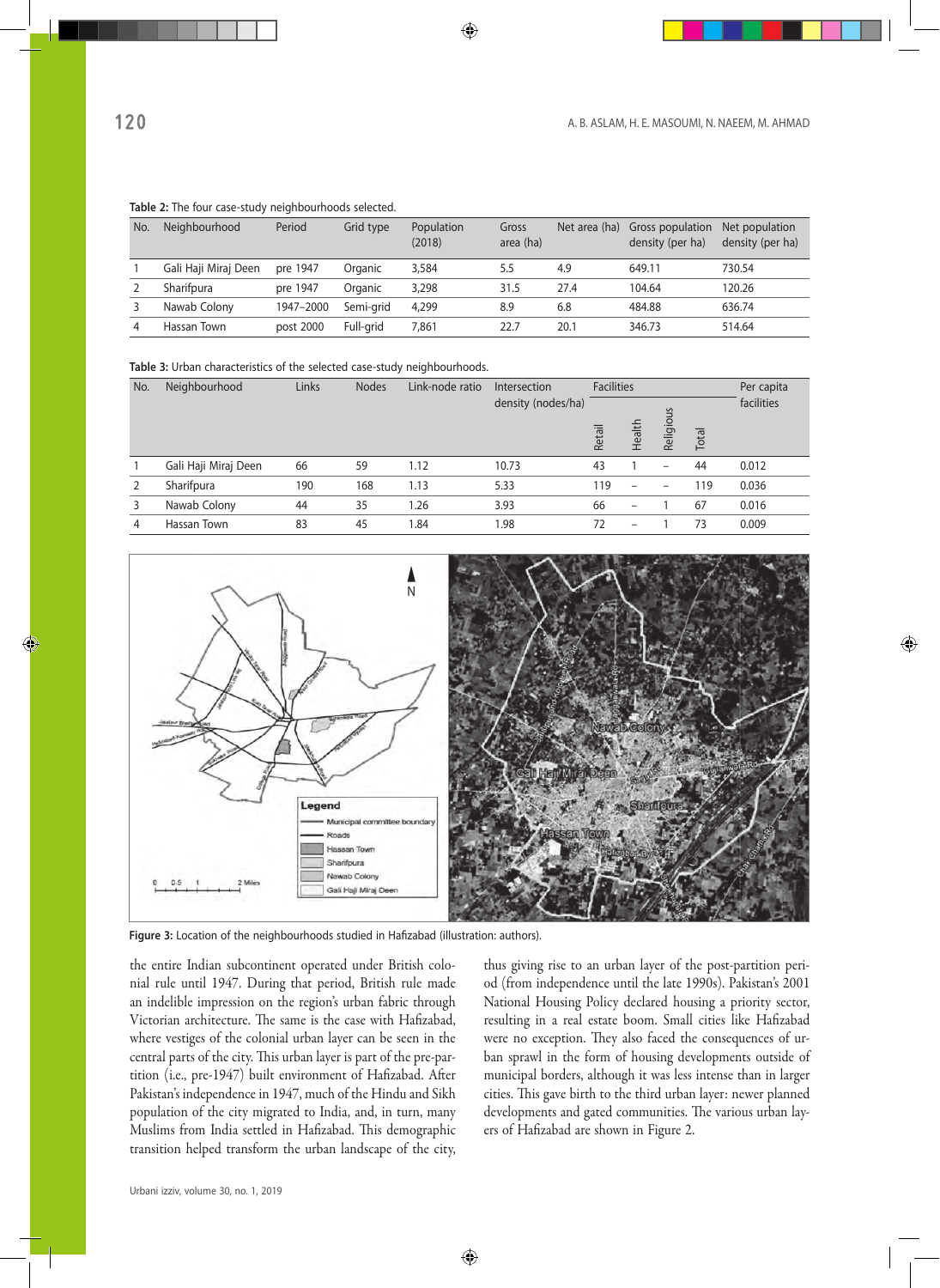

**Figure 4:** Land-use functions of the selected case-study neighbourhoods (illustration: authors).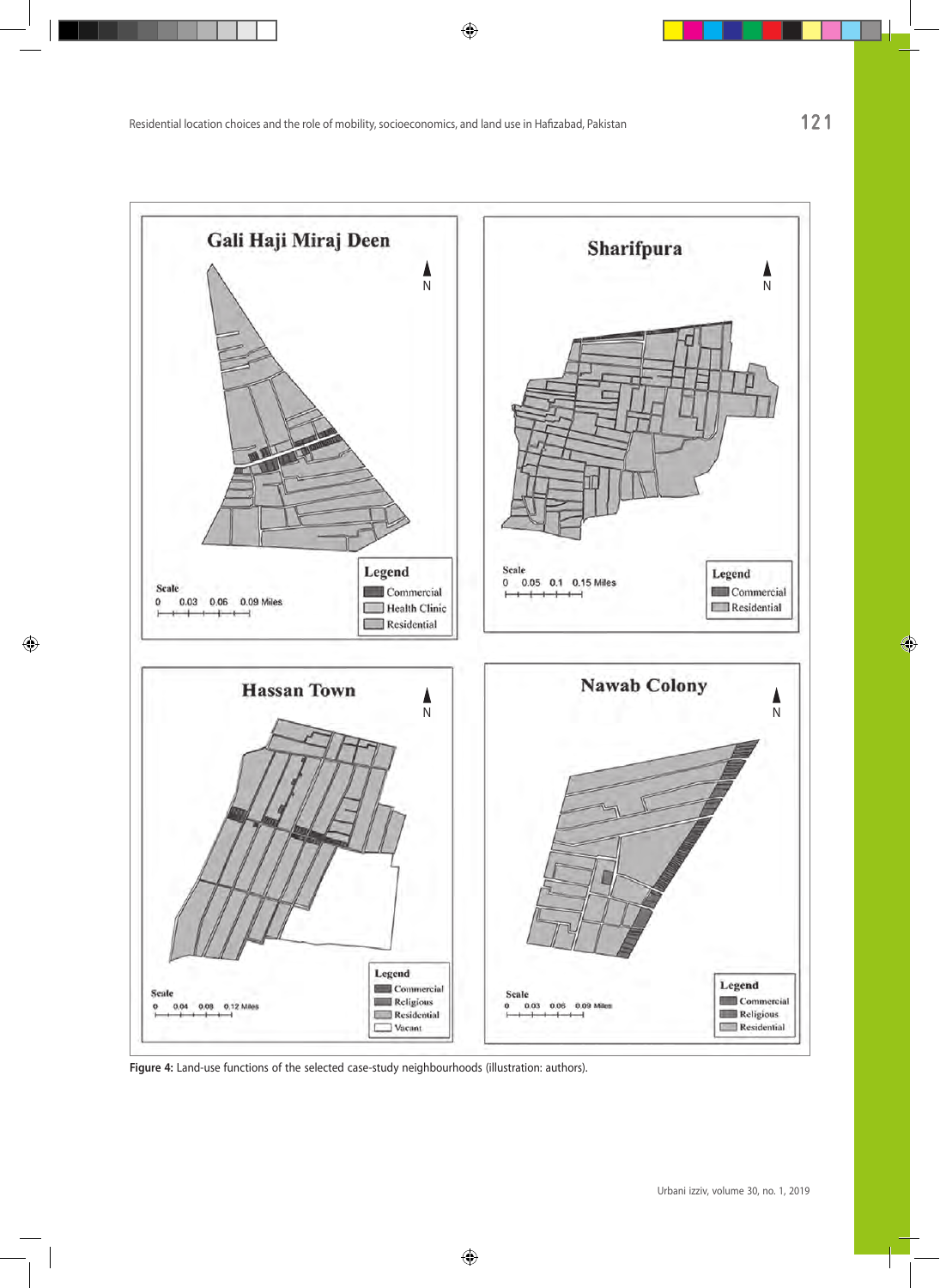Identifying various urban layers helped in selecting case-study neighbourhoods based on differences in the built environment. Differences in the urban character also reflect some differences in the socioeconomic status of their residents. The city mainly grew to the south to accommodate newer developments, including planned housing schemes. Four neighbourhoods in Hafizabad were selected for detailed investigation based on the main criterion of a distinct urban form. Two of them belong to older central parts of the city, one in the northern part having a semi-grid form, and one chosen from the new developments in the southern part of the city. The urban characteristics and details of the facilities available in these four neighbourhoods are provided in Tables 2 and 3, and their location within the city is shown in Figure 3. The urban form and available facilities in each neighbourhood are shown in Figure 4.

#### **3.2 Data, variables, and analysis**

The survey was divided into three parts: household and socioeconomic information, current dwelling unit characteristics, and housing demand characteristics. It included sixteen questions, some of which consisted of more than one question or conditional questions. The questionnaire contained six individual questions (age, sex, marital status, employment, commuting time, and commuting mode), and ten household questions covering vehicle ownership, type of housing, reason for choosing the place, date of moving, main reason for moving, owning another housing unit, number of owned housing units, vacant/occupied housing, tenure type, unit price, unit rent, search for new housing, neighbourhood preference, main reason for choosing where to live, and preferred tenure type. Except for the number of housing units owned, all of the variables are categorical. The questionnaires were completed by the interviewers while talking to the respondents.

The survey provides exploratory data for the case-study neighbourhoods with a high level of precision. The sample sizes and the estimated confidence intervals were based on Cochran's (1963) formulation. These figures were calculated separately for individual and household questions. The household confidence intervals were calculated using the average household size of the city (6.6, based on the 2017 census result). As a result, 1.9% of the 19,042 residents in the overall population (*N*) were interviewed. Regarding household questions, the survey collected data for about 12.7% of the city's households. This provides a confidence interval of  $\pm$ 5.1% for individual questions and  $\pm 4.8\%$  for household questions. The confidence intervals for neighbourhoods are given in Table 4, which summarizes the sample size for each question, based on the general sample of 365 respondents.

The analysis included frequency reports related to categorical variables and descriptive statistics reports related to the number of housing units owned (the only continuous variable). This was done after validating and correcting the results, which was primarily done for the Nawab Colony data, which contained some problematic input that was removed from the sample.

## **4 Results**

A summary of the collective findings regarding categorical indicators for the overall sample of the four neighbourhoods is presented below. Among the respondents, 45% were thirty-six to forty-five years old, with 84% male. Balancing the number of male and female respondents proved to be difficult due to cultural considerations. Similar to the high share of middle-aged respondents, 82% of the survey participants were married and 78% were employed full-time.

Consistent with several other surveys conducted in neighbouring countries and nearby regions, household vehicle ownership was targeted instead of individual ownership. In such cultures, it is more likely that household members use vehicles together. In this vein, 56% of the households owned one motorbike, 22% had no car, and only 5% had one car. A large percentage of the responding households (87%) owned self-built houses, whereas only 12% lived in rented housing. As expected for the case of a small Pakistani city, 41% of the households (such as young couples or similar) lived in their family's houses. Living on family property was the most important reason for choosing the current place of living. Living in a family property is followed by two weaker reasons: 16% of the households chose their current house because it was located in a nice neighbourhood, and 14% found the current house affordable. A large share of the respondents (73%) reached their place of work or education in less than thirty minutes. Walking and riding a motorbike are the dominant commuting mode, each making up 40% of the responses. More than one-third of the responding households had moved at the time of the survey. This share of the sample is the focus of this article for studying motives for moving and self-selections. The most frequently cited time of the last move was between two and ten years ago (42%). The living unit type or neighbourhood was the most important reason for 15% of the respondents, considering that 65% did not answer this question because they had not moved before. Transportation was a motive for moving for almost none of the households surveyed (0.27%). Only 18% of the households in the sample owned a second living unit, about half of which were occupied.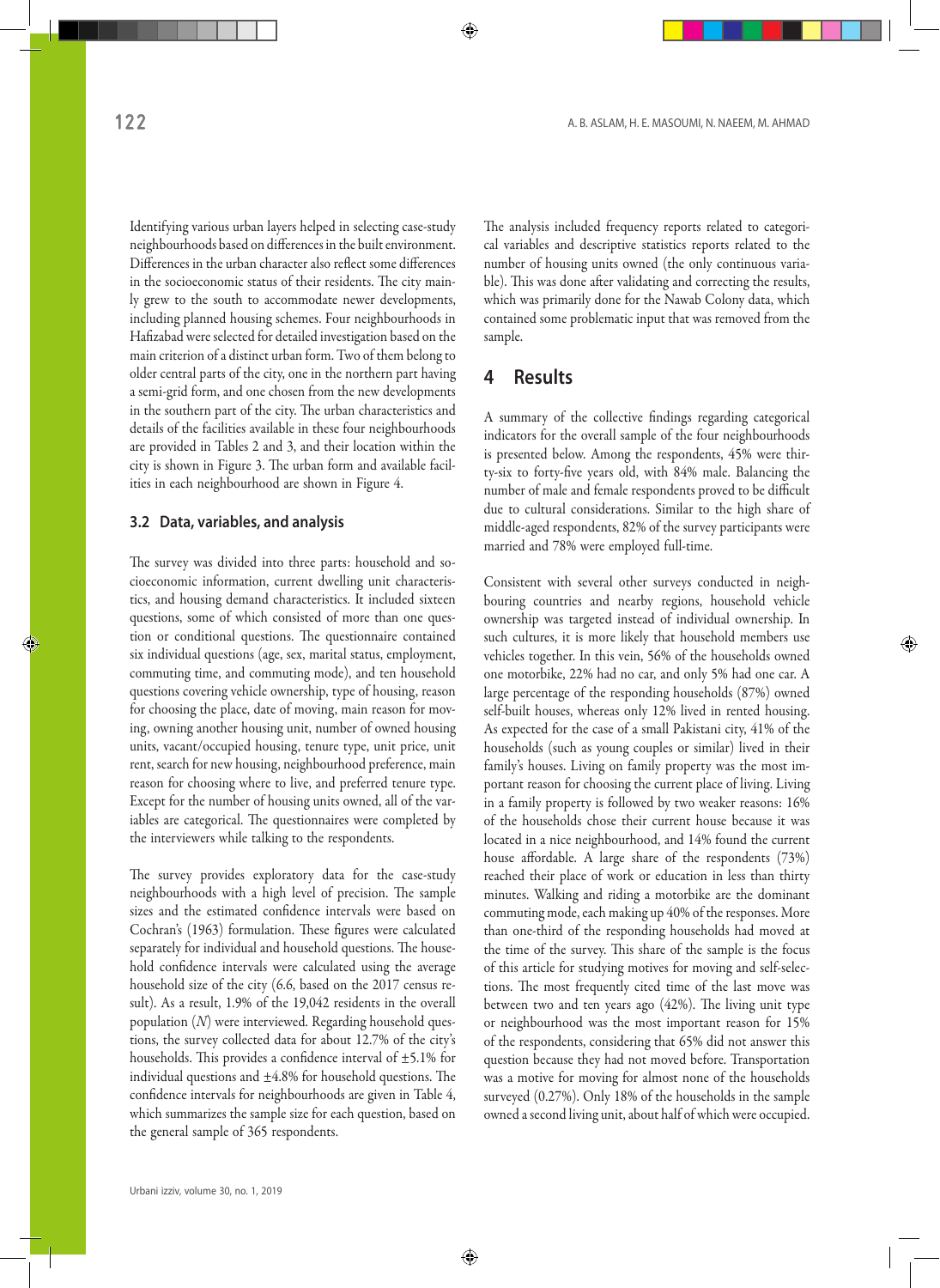| Neighbourhood       | district<br>Census | population<br>Projected | households*<br>ð<br>Number | subjects<br>interviewed<br>Number of | sample<br>Neighbourhood-le<br>validated<br>$\Xi$<br>size<br>$\overline{y}$ | indi-<br>(96)<br>for<br>$\Omega$<br>ratio<br>variable<br>Response<br>vidual | for hou-<br>(%)<br>riables<br>ratio<br>īεν<br>Response<br>sehold | (96)<br>$\tilde{\sigma}$<br>interval<br>ariables<br>$\geq$<br>Confidence<br>individual | (%)<br>ð,<br>variables<br>Confidence interval<br>household |
|---------------------|--------------------|-------------------------|----------------------------|--------------------------------------|----------------------------------------------------------------------------|-----------------------------------------------------------------------------|------------------------------------------------------------------|----------------------------------------------------------------------------------------|------------------------------------------------------------|
| Hassan Town         | 12                 | 7,861                   | 1,191                      | 100                                  | 100                                                                        | 1.27                                                                        | 8.40                                                             | 9.74                                                                                   | 9.38                                                       |
| Sharifpura          | 10                 | 3,298                   | 500                        | 100                                  | 100                                                                        | 3.03                                                                        | 20.00                                                            | 9.65                                                                                   | 8.77                                                       |
| Gali HajiMiraj Deen | 6                  | 3,584                   | 543                        | 100                                  | 100                                                                        | 2.79                                                                        | 18.42                                                            | 9.66                                                                                   | 8.86                                                       |
| Nawab Colony        | 5                  | 4,299                   | 651                        | 98                                   | 65                                                                         | 1.51                                                                        | 9.98                                                             | 12.06                                                                                  | 11.54                                                      |
| Total sample        | -                  | 19,042                  | 2,885                      | 398                                  | 365                                                                        | 1.92                                                                        | 12.65                                                            | 5.08                                                                                   | 4.79                                                       |

**Table 4:** Neighbourhood-level sample characteristics and overall sample.

Note: \*Calculated by the average household size of Hafizabad (6.6).

Only 11% of the sample rented a living unit, and all the others lived in their own house. More than half of these houses cost between PKR 1.5 and 3 million. Of the 11% that rented a house, 68% paid less than one-third of their income for rent. In the future, 28% intend to search for a new house. About half of the sample is interested in continuing to live in their current neighbourhood in the future, whereas 45% will look for housing in another neighbourhood in Hafizabad and the remaining 5% are interested in leaving Hafizabad and living in another city, most likely Lahore. Having good services and utilities (neighbourhood amenities) is the most important reason for moving for 23% of respondents, followed by a reasonable price for 20%. Transportation (proximity to work) is a reason for 17% of the households. Finally, 91% would prefer to move into their own house in the future.

The above information is related to the overall sample of respondents from all four neighbourhoods. To understand the role of different urban forms and environments on respondents' choices in each of the four neighbourhoods, the outputs of the categorical variables were analysed separately for each case site and also presented in graphs. Selected graphs are presented in Figure 6. Hassan Town had the youngest respondents (44%), whereas Gali Haji Miraj Deen and Sharifpura were older, with 25% of the respondents aged forty-six or older. Women had the largest share in Hassan Town (32%), and the smallest share of unmarried respondents came from Nawab Colony (28%). Gali Haji Miraj Deen had the largest share of full-time employees (84%), the largest share of people with one motorbike (62%), and the highest car ownership rate. Self-built houses are found equally frequently in Gali Haji Miraj Deen, Sharifpura, and Hassan Town (86–88%), and the highest share of house-renters came from Gali Haji Miraj Deen (10%). However, living on family property is the dominant form of housing in the overall sample. Affordability, proximity to work, and living in a nice neighbourhood are the most important reasons for respondents living in their current house. The sociocultural status of this subset is slightly different from the entire sample. Hassan Town had the shortest commuting distances, with 79% of respondents reporting that their trips take less than half an hour. This figure falls to 67% for Nawab Colony. Nawab Colony also has the lowest walking mode (28%). Half of the households in Hassan Town have already moved, compared to 27% in Sharifpura. More than half of the responding households in Nawab Colony moved within the past two years, whereas 40% in Gali Haji Miraj Deen moved over ten years ago. Transportation reasons were important for only 1.5% in Nawab Colony and were not a reason for moving in the other areas surveyed. Possession of another living unit is seen most often in Nawab Colony (28%). At 88 to 90%, house ownership is almost equal in the four neighbourhoods. According to the self-reported findings concerning house prices in this survey, the cheapest houses are found in Hassan Town (29%), whereas the most expensive houses are in Nawab Colony (16%). In Hassan Town, 91% of respondents spend less than one-third of their income on rent. The highest share of households surveyed intending to move is in Sharifpura (32%). For the overall sample, 41 to 54% of responding households intend to remain in their neighbourhood in the future. Respondents in Hassan Town showed the least interest in moving out of the neighbourhood (37%). For respondents interested in moving to another city, Lahore is more likely to be selected compared to more distant cities. In Gali Haji Miraj Deen, the most important reason for deciding where to live in the future is the availability of services and utilities (31%). In Sharifpura, the main motives are affordability (22%), followed by availability of services and utilities (21%), and proximity to social relations and relatives (20%). Affordability (30%) and proximity to work (29%) are by far the most influential reasons in Hassan Town. Finally, respondents in Nawab Colony look for services and utilities (29%) and a quiet environment (23%) more than other issues. Between 85 and 99% of the respondents of the four neighbourhoods would like to own a house when they move in the future.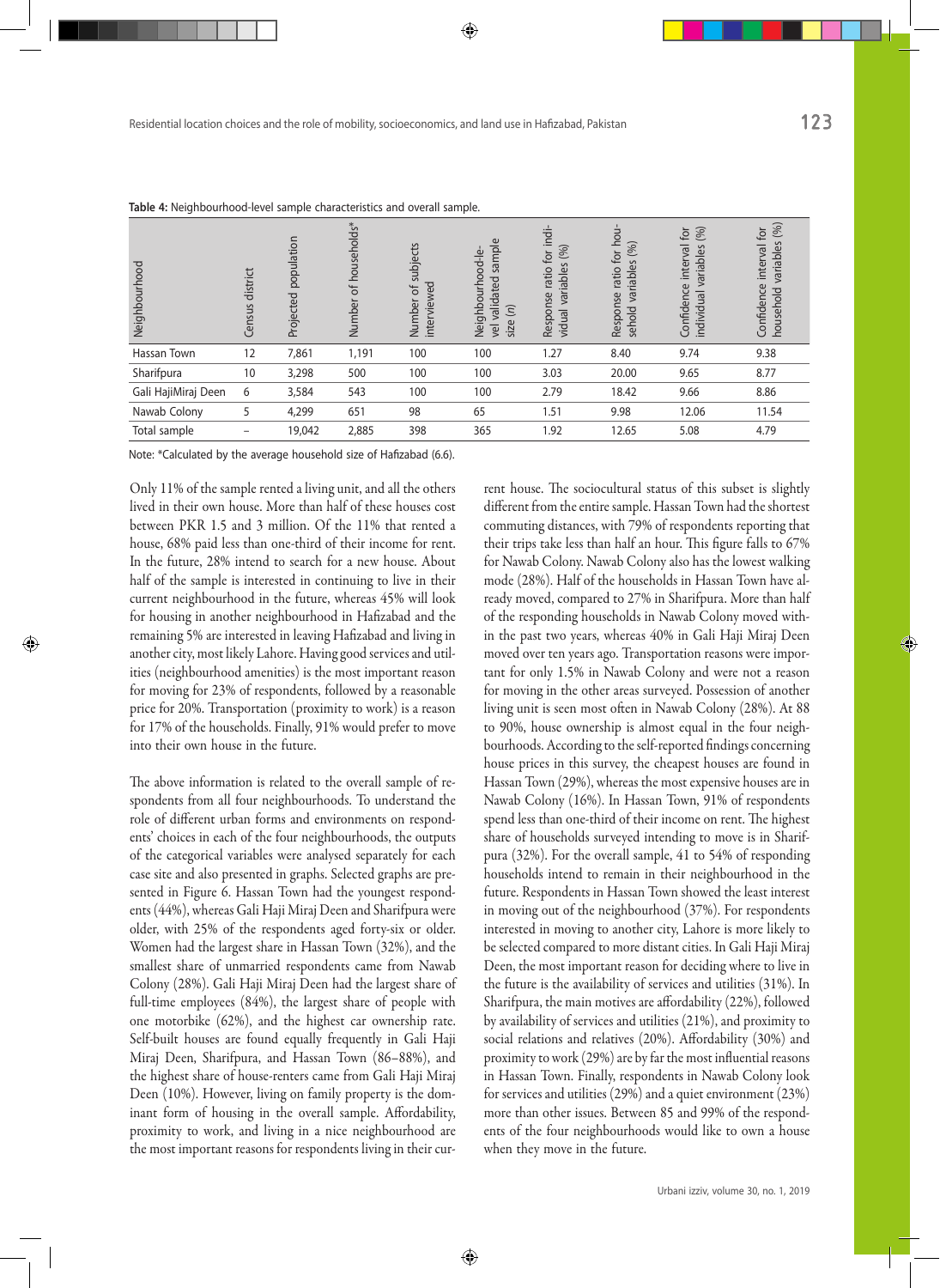| Average house area      | Valid              |                  | <b>Missing</b>           |                     | <b>Total</b>     |                          |  |
|-------------------------|--------------------|------------------|--------------------------|---------------------|------------------|--------------------------|--|
|                         | $\overline{N}$     | Percent          | $\boldsymbol{N}$         | Percent             | N                | Percent                  |  |
|                         | 350                | 95.9%            | 15                       | 4.1%                | 365              | 100.0%                   |  |
| Descriptives            |                    |                  |                          |                     |                  |                          |  |
| Mean                    |                    | Statistic        | 122.33                   | Std. deviation      | Statistic        | 50.183                   |  |
|                         |                    | Std. Error       | 2.682                    |                     | Std. error       | -                        |  |
| 95% confidence interval | Lower Bound        | Statistic        | 117.06                   | Minimum             | Statistic        | 20                       |  |
| for mean                | Upper Bound        |                  | 127.61                   |                     | Std. error       | $\overline{\phantom{0}}$ |  |
| 5% trimmed mean         |                    | Statistic        | 118.49                   | Maximum             | Statistic        | 379                      |  |
|                         |                    | Std. Error       | -                        |                     | Std. error       | $\overline{\phantom{a}}$ |  |
| Median                  |                    | Statistic        | 126.00                   |                     | <b>Statistic</b> | 359                      |  |
|                         |                    | Std. Error       | $\overline{\phantom{0}}$ | Range               | Std. error       | $\overline{\phantom{0}}$ |  |
| Variance                |                    | Statistic        | 2518.302                 |                     | Statistic        | 37                       |  |
|                         |                    | Std. Error       | -                        | Interquartile range | Std. error       | $\overline{\phantom{0}}$ |  |
| Kurtosis                |                    | <b>Statistic</b> | 3.989                    | Skewness            | <b>Statistic</b> | 1.428                    |  |
|                         |                    | Std. Error       | 0.260                    |                     | Std. error       | 0.130                    |  |
| Tests of normality      |                    |                  |                          |                     |                  |                          |  |
| Category                | Kolmogorov-Smirnov |                  |                          | Shapiro-Wilk        |                  |                          |  |
|                         | <b>Statistic</b>   | df               | $p$ -value               | Statistic           | df               | $p$ -value               |  |
|                         | 0.242              | 350              | < 0.001                  | 0.875               | 350              | < 0.001                  |  |

**Figure 5:** Descriptive statistics and normality test for the area of the respondents' housing (source: authors).

The survey included only one continuous variable: the area of housing owned by each household. The descriptive statistics related to this question are presented in Figure 5. Out of 365 respondents, 350 answered this question. The areas range from 20  $m<sup>2</sup>$  to 379  $m<sup>2</sup>$ , with a mean of 122.3  $m<sup>2</sup>$  and a standard error of only 2.68  $m^2$ . The large range of 359  $m^2$  is due to some outliers at the upper end of the range. The results of the Kolmogorov–Smirnov and Shapiro–Wilk tests of normality yielded *p-*values of less than 0.001, indicating non-normality.

## **5 Discussion**

Like many previous studies on this topic, this study employed quantitative methods to generate findings on the residential location choices of Hafizabad residents. In line with previous studies, the neighbourhood was selected as the unit of analysis. The sampling frame for conducting this study was the census data for the neighbourhoods. Similar to the majority of previous studies on the same topic, the methodological consideration of selecting four neighbourhoods in Hafizabad was based on differences in urban character and different periods they belong to. Because the literature review indicated a low response rate for indirect data collection methods (i.e., self-administered mailed surveys), direct interviewing through field surveys was selected as the data collection method. The response ratio of 1.92% for this study is within the range reported by past studies conducted in the developed world. The discussion presented shows that the chosen methodology is in line with many previous studies on similar topics in developed country contexts. This indicates the reliability of the findings of this study.

The findings reveal that, for the majority of the respondents that own their self-built houses and have lived there for more than two years, their main reason for choosing their current housing location is the family's property. The high homeownership rate in Pakistan stands in sharp contrast with the situation in the developed world. An increased ratio of home ownership reduces overall housing mobility; consequently, the majority of respondents consider their family's property to be the main deciding criterion for determining where to live. Owning houses reflects socioeconomic status within Pakistani society, which does not provide much motivation to rent housing units. The joint family system as a dominant living style of many of the households in developing countries may also foster the importance of family property as the leading criterion for residential location choice. These findings are not in line with the results of studies conducted in the developed world.

Proximity to the workplace did not turn out to be one of the leading reasons for current residential location of the respondents. This could be a reflection of the small size of the city, where most jobs are not as distant from homes as is sometimes the case in larger cities. Around three-fourths of the respond-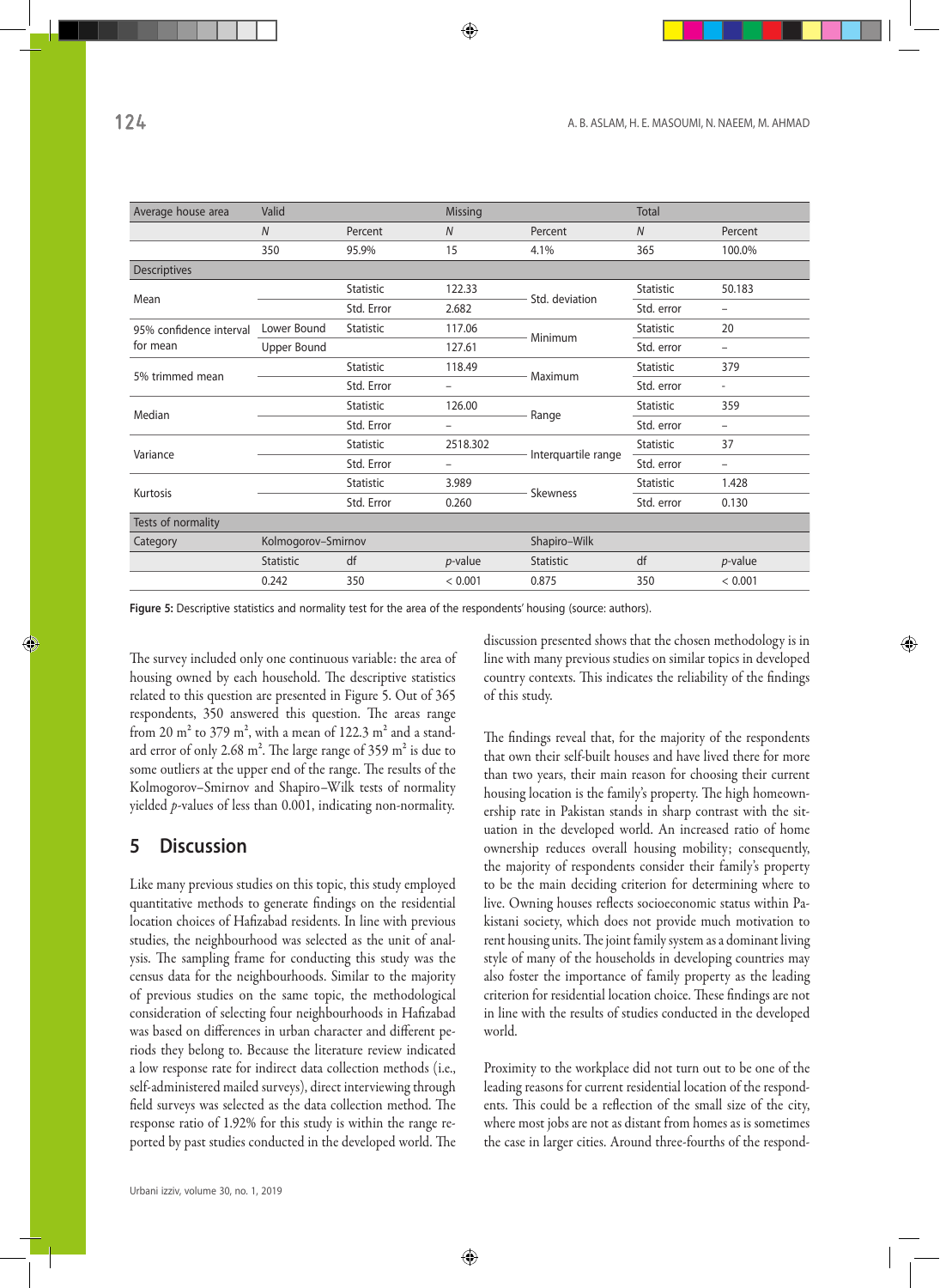

**Figure 6:** Selected graphs presenting the frequencies of responses for variables analysed for case-study neighbourhoods (source: authors).

ents require less than thirty minutes to reach their jobs, and the preferred mode of travel for around 40% of respondents is walking. This shows a good job-housing balance and could be representative of other smaller cities in Pakistan, which generally grew organically with fewer planning controls. This also provides a clue for why proximity to work is not among the leading factors for residential location choice in a small city. This is further strengthened by the finding that transportation was not a motivating factor for any of the households that had moved in the past. Again, such findings contrast with findings from studies conducted in the developed world. In another study by the authors (forthcoming) in a large urban centre of Lahore, the average commuting distance to work for a residential neighbourhood was found to be 8.4 km; investigating the factors for residential location choices in that sample might yield different results. The insignificance of transportation or proximity to work in influencing residential location choice in smaller cities suggests that a massive push toward transit-oriented development might not be a wise strategy for smaller cities in the developing world.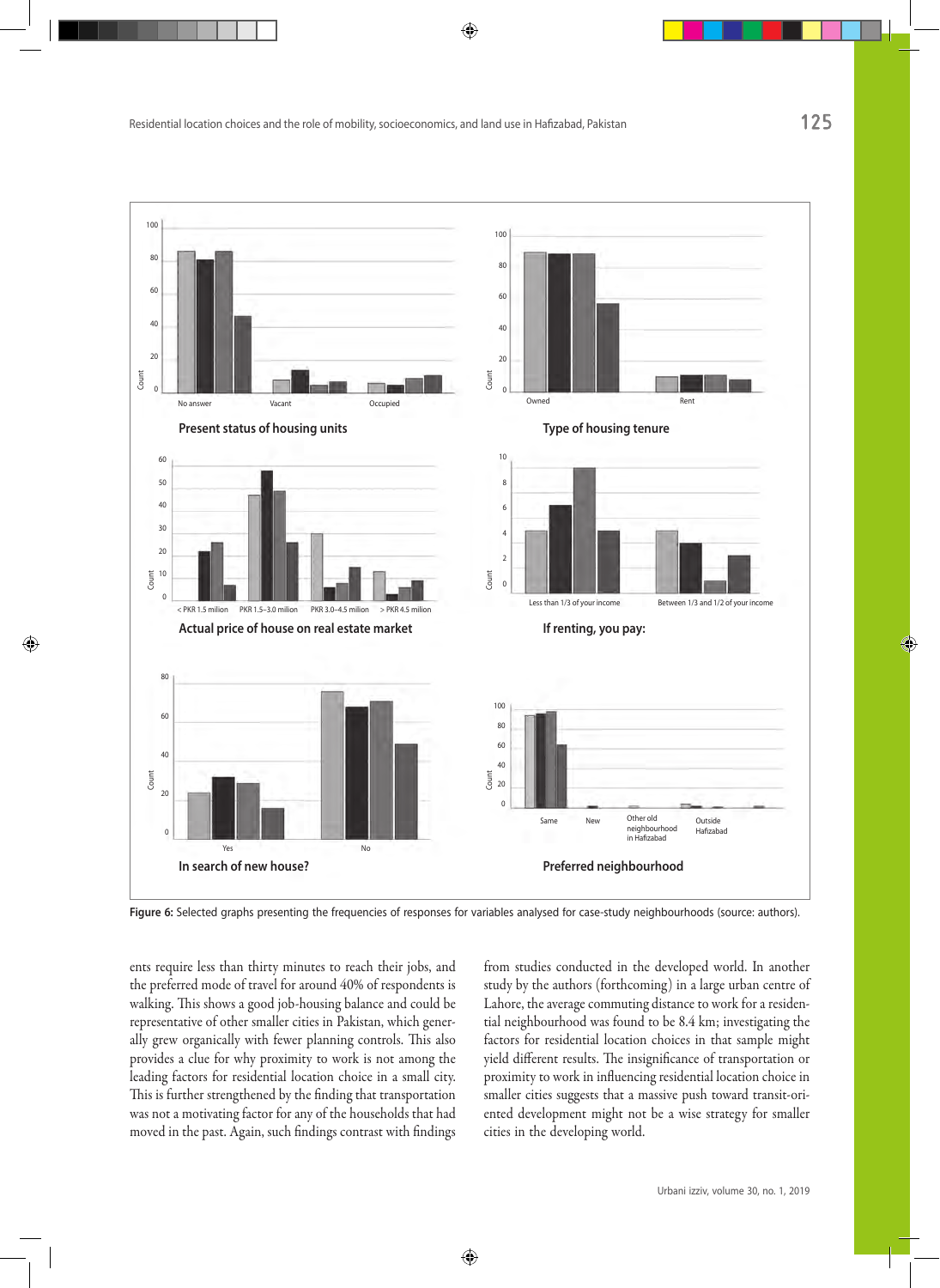Another important insight from this study is the intent of out-migration. Although the share of current residents intending to move out of the city is only 5%, the tendency of out-migrating to larger cities (especially Lahore) is a notable finding. Although the reasons for such intentions are unknown, relevant municipal government departments should try to devise policies to help curb the urbanization of larger cities in Pakistan. The city of Lahore is already saturated in terms of size and population, and the continuous addition of population through in-migration from surrounding small cities will aggravate the situation by further overburdening the existing infrastructure.

The main limitation of this study is that only around one-third of the respondents moved in the past and were thus able to provide the main deciding factor behind deciding where to live. This was due to the high homeownership rate in Pakistan. For all other respondents, the questions inquired about their intentions to move in the near future and their anticipated deciding factors for deciding where to live. However, only onefourth of the respondents reported that they were searching for a new home. Furthermore, because the responses to such questions related to an uncertain future time, they might vary at the time of actual moving. This shortcoming of the collected data was addressed by asking respondents about their current intentions to move, and therefore this limitation will not have any significant impact on the reliability of the findings.

# **6 Conclusion**

The methodology of this study was carefully designed in line with the methodological considerations of many previous studies conducted in the developed world. Due to the high home-ownership rate in Pakistan, a family's current housing was the leading deciding factor when deciding where to live. Access to transportation facilities or proximity to jobs were not leading factors in deciding where to live. This could be a manifestation of the small size of Hafizabad, where the study was conducted. It also reflects the fact that small Pakistani cities are more compact, are denser, and have a good job-housing balance compared to large cities. These findings allow relevant policy-oriented circles to better devise urban and transportation policies to achieve the objectives of transit-oriented development, address low-income housing issues, and manage the urbanization of large cities. This study shows that transportation factors are insignificant in deciding where to live in a small city with a population of 245,784 (2017). However, the situation in large urban centres could be different and should be investigated more thoroughly. Similar studies on the large urban centres of Pakistan are needed to understand the situation more clearly. Furthermore, this study presents survey results in a descriptive form only, and further empirical studies are needed to ascertain the relationship of different variables and corroborate this study's findings. It is suggested that similar studies be replicated in other smaller cities of the developing world with a particular focus on the younger population, especially young couples or families, because their decisions will significantly shape the future course of urban commuting patterns.

Atif Bilal Aslam, Department of City and Regional Planning, University of Engineering and Technology Lahore, Pakistan E-mail: atif.aslam@uet.edu.pk

Houshmand E. Masoumi, Centre for Technology and Society, Technical University of Berlin, Germany E-mail: masoumi@ztg.tu-berlin.de

Nida Naeem, Department of City and Regional Planning, University of Engineering and Technology Lahore, Pakistan E-mail: nida.naeem64@yahoo.com

Mohammad Ahmad, Department of City and Regional Planning, University of Engineering and Technology Lahore, Pakistan E-mail: ahmadnoul786@gmail.com

#### **References**

Ahmad, N. (1992) Choice of location and mobility behaviour of migrant households in a third world city. *Urban Studies*, 29(7), pp. 1147–1157. DOI: 10.1080/00420989220081091

Ahmad, N. (1993) Choice of neighbourhoods by mover households in Karachi. *Urban Studies*, 30(7), pp. 1257–1270. DOI: 10.1080/00420989320081161

Ahmad, N. & Anjum, G. A. (2012) Legal and institutional perplexities hampering the implementation of urban development plans in Pakistan. *Cities*, 29(4), pp. 271–277. DOI: 10.1016/j.cities.2011.07.006

Balbontin, C., Ortúzar, J. de D. & Swait, J. D. (2015) A joint best–worst scaling and stated choice model considering observed and unobserved heterogeneity: An application to residential location choice. *Journal of Choice Modelling*, 16, pp. 1–14. DOI: 10.1016/j.jocm.2015.09.002

Bayoh, I., Irwin, E. G. & Haab, T. (2006) Determinants of residential location choice: How important are local public goods in attracting homeowners to central city locations? *Journal of Regional Science*, 46(1), pp. 97–120. DOI: 10.1111/j.0022-4146.2006.00434.x

Biying, Y., Zhang, J. & Fujiwara, A. (2012) Analysis of the residential location choice and household energy consumption behavior by incorporating multiple self-selection effects. *Energy Policy*, 46, pp. 319–334. DOI: 10.1016/j.enpol.2012.03.067

Buczkowska, S. & Lapparent, M. de (2014) Location choices of newly created establishments: Spatial patterns at the aggregate level. *Regional Science and Urban Economics*, 48, pp. 68–81. DOI: 10.1016/j.regsciurbeco.2014.05.001

Cao, X., Handy, S. L. & Mokhtarian, P. L. (2006a) The influences of the built environment and residential self-selection on pedestrian behavior: Evidence from Austin, TX. *Transportation*, 33(1), pp. 1–20. DOI: 10.1007/s11116-005-7027-2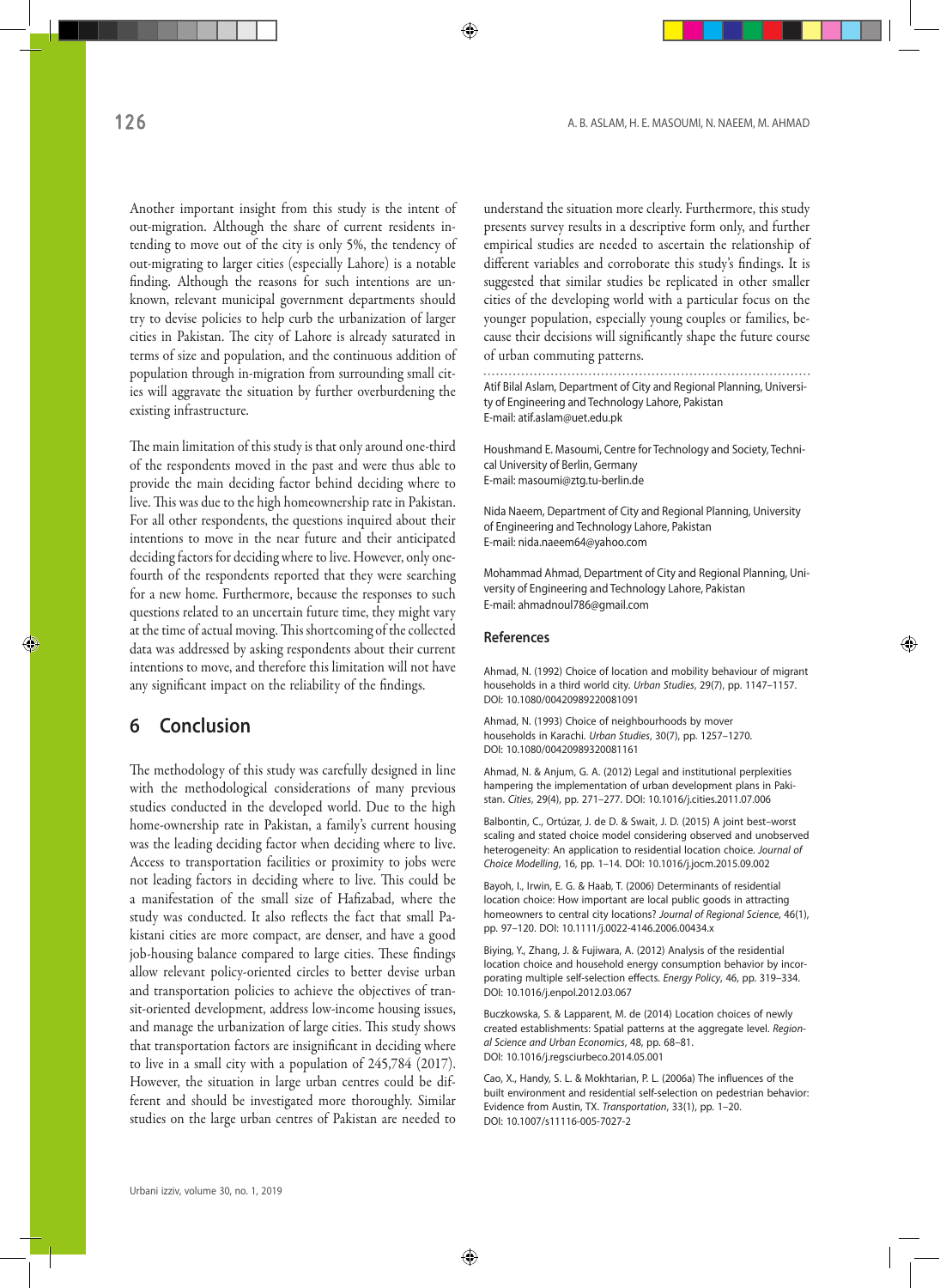Cao, X., Mokhtarian, P. L. & Handy, S. L. (2006b) Neighborhood design and vehicle type choice: Evidence from northern California. *Transportation Research Part D: Transport and Environment*, 11(2), pp. 133–145. DOI: 10.1016/j.trd.2005.10.001

Cao, X., Mokhtarian, P. L. & Handy, S. L. (2009) Examining the impacts of residential self selection on travel behaviour: A focus on empirical findings. *Transport Reviews*, 29(3), pp. 359–395. DOI: 10.1080/01441640802539195

Cao, X., Xu, Z. & Fan, Y. (2010) Exploring the connections among residential location, self-selection, and driving: Propensity score matching with multiple treatments. *Transportation Research Part A: Policy and Practice*, 44(10), pp. 797–805. DOI: 10.1016/j.tra.2010.07.010

Chiarazzo, V., Coppola, P., Dell'Olio, L., Ibeas, A. & Ottomanelli, M. (2014) The effects of environmental quality on residential choice location. *Procedia – Social and Behavioral Sciences*, 162, pp. 178–187. DOI: 10.1016/j.sbspro.2014.12.198

Choocharukul, K., Van, H. T. & Fujii, S. (2008) Psychological effects of travel behavior on preference of residential location choice. *Transportation Research Part A: Policy and Practice*, 42(1), pp. 116–124. DOI: 10.1016/j.tra.2007.06.008

Choudhury, C. F. & Ayaz, S. B. (2015) Why live far? – Insights from modeling residential location choice in Bangladesh. *Journal of Transport Geography*, 48, pp. 1–9. DOI: 10.1016/j.jtrangeo.2015.08.001

Cochran, W. G. (1963) *Sampling techniques*. New York, John Wiley and Sons.

Connor, K. M. (1989) Factors in the residential choices of self-settled Afghan refugees in Peshawar, Pakistan. *International Migration Review*, 23(4), pp. 904–932. DOI: 10.1177/019791838902300408

Ettema, D. & Nieuwenhuis, R. (2017) Residential self-selection and travel behaviour: What are the effects of attitudes, reasons for location choice and the built environment? *Journal of Transport Geography*, 59, pp. 146–155. DOI: 10.1016/j.jtrangeo.2017.01.009

Fatmi, M. R., Chowdhury, S. & Habib, M. A. (2017) Life history-oriented residential location choice model: A stress-based two-tier panel modeling approach. *Transportation Research Part A: Policy and Practice*, 104, pp. 293–307. DOI: 10.1016/j.tra.2017.06.006

Frank, L. D., Saelens, B. E., Powell, K. E. & Chapman, J. E. (2007) Stepping towards causation: Do built environments or neighborhood and travel preferences explain physical activity, driving, and obesity? *Social Science & Medicine*, 65(9), pp. 1898–1914. DOI: 10.1016/j.socscimed.2007.05.053

Frenkel, A., Bendit, E. & Kaplan, S. (2013) Residential location choice of knowledge-workers: The role of amenities, workplace and lifestyle. *Cities*, 35, pp. 33–41. DOI: 10.1016/j.cities.2013.06.005

Ge, J. & Hokao, K. (2006) Research on residential lifestyles in Japanese cities from the viewpoints of residential preference, residential choice and residential satisfaction. *Landscape and Urban Planning*, 78(3), pp. 165–178. DOI: 10.1016/j.landurbplan.2005.07.004

Google (2019) Map of study area. Available at: https://bit.ly/2XIZbyt (accessed 17 Feb. 2019)

Government of Pakistan (2017) *6th Population and Housing Census – 2017*. Islamabad.

Government of the Punjab (2018) *Punjab portal*. Available at: https:// www.punjab.gov.pk/hafizabad\_history (accessed 25 Jun. 2018).

Hameed, R. & Nadeem, O. (2008) Challenges of implementing urban master plans: The Lahore experience. *International Journal of Humanities and Social Sciences*, 2(12), pp. 1297–1304.

Handy, S. L. & Clifton, K. J. (2001) Local shopping as a strategy for reducing automobile travel. *Transportation*, 28(4), pp. 317–346.

Heldt, B., Gade, K. & Heinrichs, D. (2016) Determination of attributes reflecting household preferences in location choice models. *Transportation Research Procedia*, 19, pp. 119–134. DOI: 10.1016/j.trpro.2016.12.073

Humphreys, J. & Ahern, A. (2017) Is travel based residential self-selection a significant influence in modal choice and household location decisions? *Transport Policy*, 75, pp. 150–160. DOI: 10.1016/j.tranpol.2017.04.002

Ibrahim, M. R. (2017) How do people select their residential locations in Egypt? The case of Alexandria. *Cities*, 62, pp. 96–106. DOI: 10.1016/j.cities.2016.12.012

Jun, M.-J., Ha, S.-K. & Jeong, J.-E. (2013) Spatial concentrations of Korean Chinese and determinants of their residential location choices in Seoul. *Habitat International*, 40, pp. 42–50. DOI: 10.1016/j.habitatint.2013.02.002

Kim, J. H., Pagliara, F. & Preston, J. (2005) The intention to move and residential location choice behaviour. *Urban Studies*, 42(9), pp. 1621– 1636. DOI: 10.1080/00420980500185611

Kitamura, R., Mokhtarian, P. L. & Laidet, L. (1997) A micro-analysis of land use and travel in five neighborhoods in the San Francisco Bay area. *Transportation*, 24(2), pp. 125–158.

Lall, S. V., Suri, A. & Deichmann, U. (2006) Household savings and residential mobility in informal settlements in Bhopal, India. *Urban Studies*, 43(7), pp. 1025–1039. DOI: 10.1080/00420980500406744

Masoumi, H. E. (2013) Residential self-selection and its effects on urban commute travels in Iranian cities compared to US, UK, and Germany. *International Journal of Social Sciences*, 7(5), pp. 877–881.

Molugaram, K. & Rao, K. V. (2005) A stated preference residential location choice model in Indian context (= *Australasian Transport Research Forum (ATRF)* 28). Sydney, Curtin University.

Naeem, N. & Ahmad, M. (2018) *Residential location choice behaviour: A case study of city Hafizabad-Punjab*. Lahore, University of Engineering and Technology.

Næss, P. (2009) Residential self-selection and appropriate control variables in land use: Travel studies. *Transport Reviews*, 29(3), pp. 293–324. DOI: 10.1080/01441640802710812

Næss, P. (2013) Residential location, transport rationales and daily-life travel behavior: The case of Hangzhou Metropolitan Area, China. *Progress in Planning*, 79, pp. 1–50. DOI: 10.1016/j.progress.2012.05.001

Painter, K. (1996) The influence of street lighting improvements on crime, fear and pedestrian street use, after dark. *Landscape and Urban Planning*, 35(2–3), pp. 193–201. DOI: 10.1016/0169-2046(96)00311-8

Palma, A. de, Motamedi, K., Picard, N. & Waddell, P. (2005) A model of residential location choice with endogenous housing prices and traffic for the Paris region. *European Transport*, 31, pp. 67–82.

Park, J. & Kim, K. (2016) The residential location choice of the elderly in Korea: A multilevel logit model. *Journal of Rural Studies*, 44, pp. 261– 271. DOI: 10.1016/j.jrurstud.2016.02.009

Patacchini, E. & Arduini, T. (2016) Residential choices of young Americans. *Journal of Housing Economics*, 34, pp. 69–81. DOI: 10.1016/j.jhe.2016.08.003

Pinjari, A. R., Pendyala, R. M., Bhat, C. R. & Waddell, P. A. (2011) Modeling the choice continuum: An integrated model of residential location, auto ownership, bicycle ownership, and commute tour mode choice decisions. *Transportation*, 38(6), p. 933. DOI: 10.1007/s11116-011-9360-y